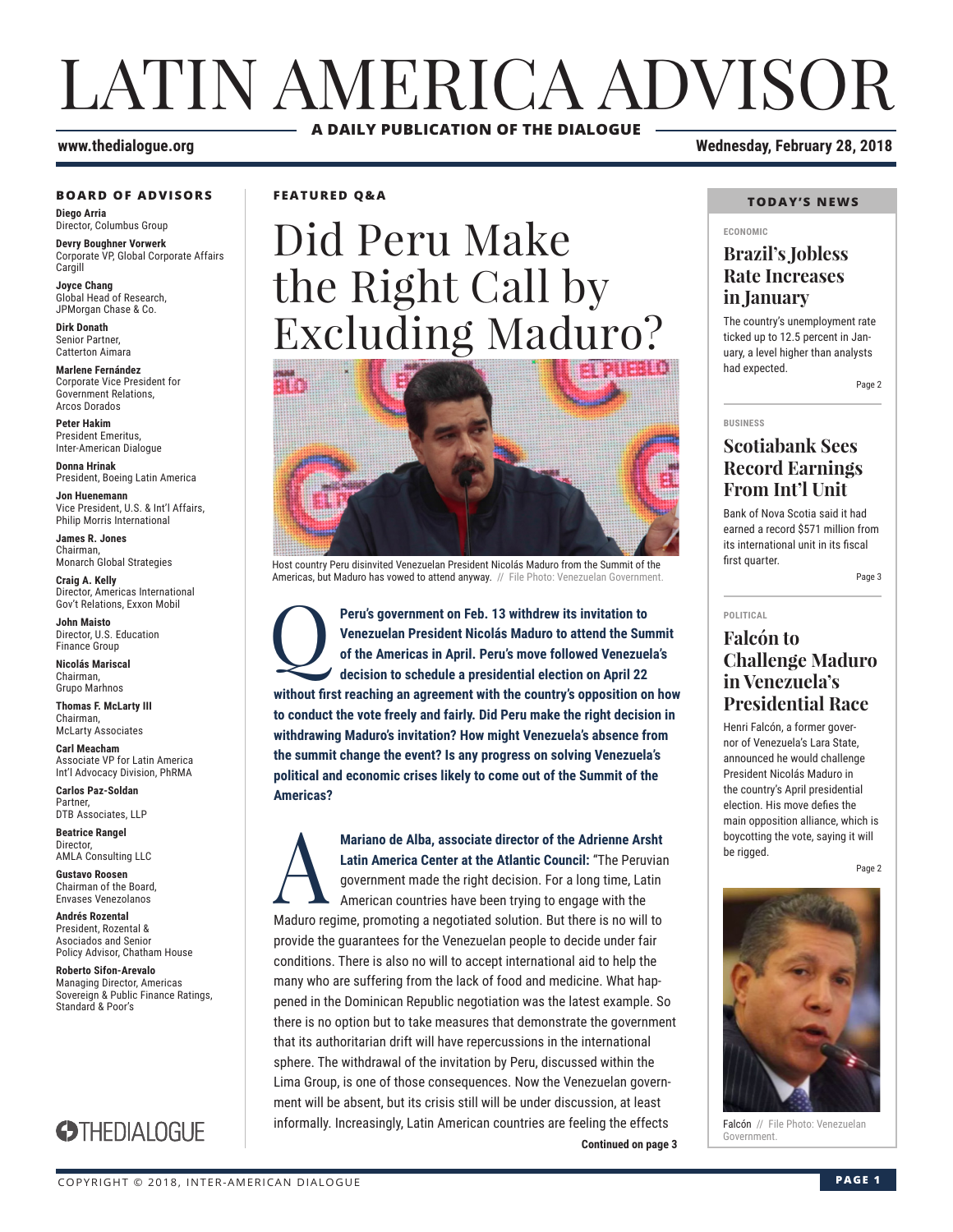#### **POLITICAL NEWS**

### Falcón to Run Against Maduro, Defying Opposition

Henri Falcón, a former governor of Venezuela's Lara State, on Tuesday defied his own opposition coalition by announcing he would run against President Nicolás Maduro in the country's presidential election, planned for April, El Universal reported. The Democratic Unity Roundtable, or MUD, opposition alliance previously announced it would boycott the election, saying it would be rigged. In a statement Tuesday, it blasted Falcón's decision to enter the race. "We can not validate a fraudulent electoral system," the opposition alliance said in a tweet. In announcing his candidacy, Falcón called Maduro the "hunger candidate," referring to the severe economic problems, including shortages of basic foods and medicines, that have worsened during Maduro's presidency. "The government promised a paradise to millions of Venezuelans, but they gave them a hell," Falcón told reporters, Reuters reported.

### U.S. Lawmakers Seek Probe of DEA Actions in Mexico, Honduras

U.S. Rep. Eliot Engel (N.Y.) on Tuesday led a group of Democratic lawmakers calling for an investigation into alleged U.S. Drug Enforcement Administration actions in Mexico and Honduras in 2010 and 2011 that may have caused up to 300 civilian deaths. In a letter to the inspectors general of the Departments of Justice and State, the legislators urged the departments to open an investigation into operations carried out by DEA-trained and -funded units that were vetted in Mexico. "These operations raise serious questions about the practices of DEA-trained and funded Special Investigative Units and point to the need for greater accountability for these vetted units," the lawmakers wrote. The letter refers

to a ProPublica investigation into a 2011 massacre by the Zetas cartel in the Mexican state of Coahuila that was triggered after sensitive information that the DEA shared with a vetted police unit in Mexico wound up in the hands of cartel leaders, who ordered a wave of retaliation against suspected traitors. The letter also cited a 2010 incident in which Zetas members stormed a Holiday Inn in Monterrey and took hostage five individuals who have not been seen since. At the time, the DEA and Mexican agents were carrying out an operation from the hotel but switched to a different hotel the night before the attack. Four hotel guests and a hotel manager were reportedly mistaken as government agents and kidnapped.

#### **ECONOMIC NEWS**

### Brazil's Jobless Rate Increases in January

Brazil's unemployment rate stood at 12.2 percent in the quarter from November to January, state statistics agency IBGE said Tuesday. There are now 12.7 million idle workers in Brazil, down slightly from 12.9 million people in the same quarter last year. The figure was stable as compared to the previous quarter, but January saw unemployment tick up slightly to 12.5 percent, a rate higher than market analysts had expected, according to a research note this morning from Goldman Sachs. The firm also pointed out that the composition of job growth deteriorated somewhat in the most recent quarter, with formal salaried employment in the private sector contracting 1.7 percent, while employment in the informal private sector increased. Average real wages rose by 1.6 percent in January, year-on-year. Economic activity in Brazil expanded at a faster-than-expected pace in December, capping the first annual increase in four years following the deepest recession in decades. On Tuesday, Brazilian Finance Minister Henrique Meirelles said the country's economy would grow by more than the 2.8 percent rate currently forecast by economists, also predicting 2019 growth would be greater than 2.5 percent, Reuters reported.

#### **NEWS BRIEFS**

#### **'Dirty War' General Menéndez Dies at 90**

Former Argentine General Luciano Benjamín Menéndez, who had been sentenced to 13 life prison terms for crimes against humanity, stemming from the country's "Dirty War," died Tuesday at age 90, Clarín reported. Menéndez was the military commander of 10 provinces in Argentina between 1975 and 1979. Menéndez, who had served time in prison and was most recently on house arrest, died in the city of Córdoba.

#### **U.S. Ambassador to U.N. Pledges More Focus on Drug Trafficking**

Nikki Haley, the U.S. ambassador to the United Nations, vowed Tuesday while visiting Honduras to place more focus on the issue of drug trafficking, Reuters reported. "It is a conversation that needs to be taking place internationally," Haley said in Tegucigalpa, where she met with President Juan Orlando Hernández. "We can't just focus on the countries producing it, we do have to focus on the countries moving it and are we doing enough in the international community to stop it." Haley's trip to the region this week also includes a stop in Guatemala.

### **Grupo Sura Reports 13% Decline in Net Profit**

Colombian holding company Grupo Sura on Tuesday said its net profit fell 13 percent in 2017 as compared to the year before, to \$508.7 million, Reuters reported. The company cited higher interest charges, nonrecurring costs and exchange rate variations for the drop, according to a regulatory filing. Total income rose 12 percent, while costs grew 14.5 percent. The company posted stronger fourth quarter results, however, with net profit more than doubling. Headquartered in Medellín, Sura generates more than \$23 billion in annual revenues.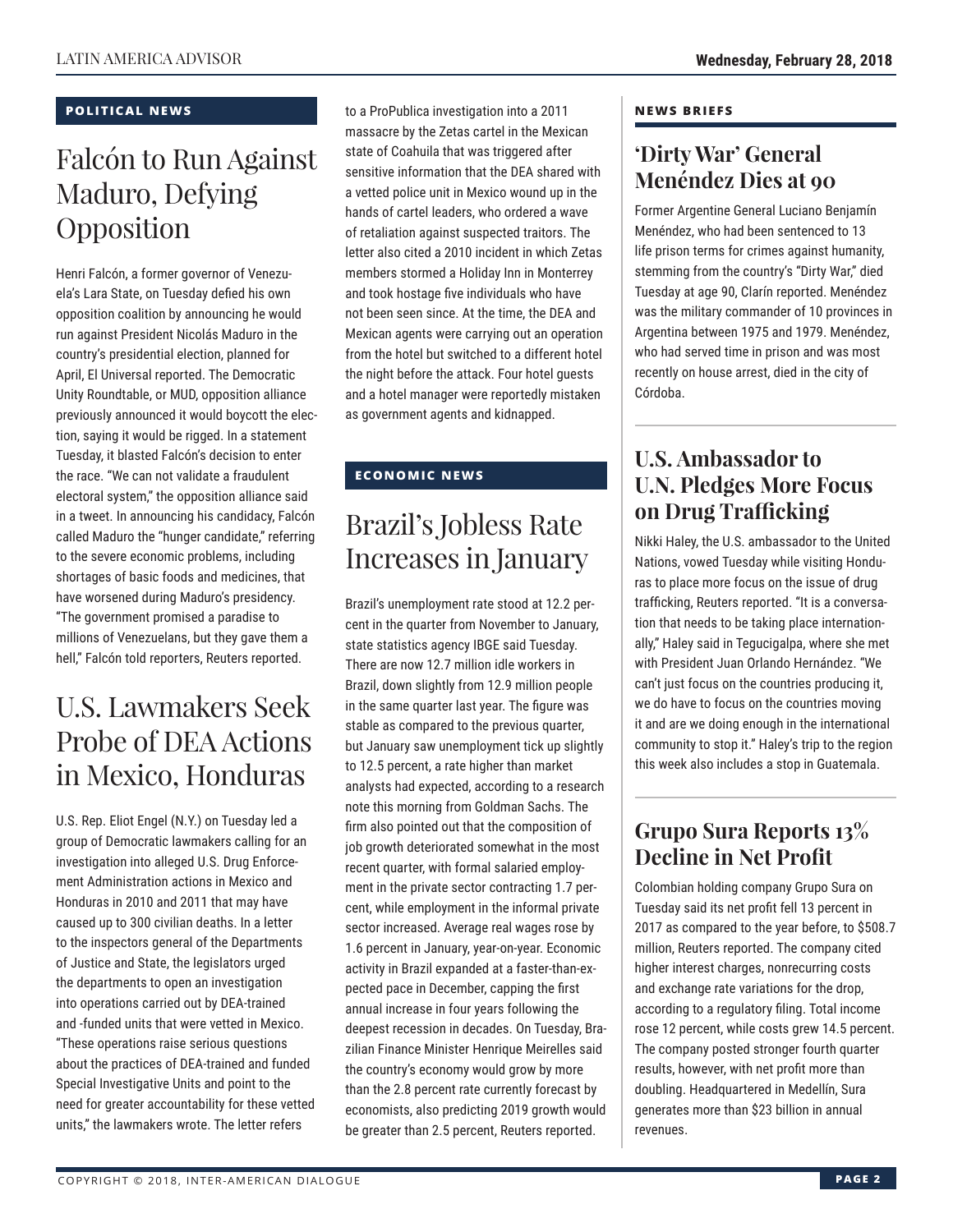#### **BUSINESS NEWS**

### Scotiabank Sees Record Earnings From Int'l Unit

Canada's Bank of Nova Scotia on Tuesday announced it had earned a record \$571 million from its international unit in its first fiscal quarter, up 14 percent from a year earlier, Bloomberg News reported. Net income overall at the bank, which operates in 50 countries, rose 16 percent. "The strong momentum in our business was driven by double-digit growth in loans in the Pacific Alliance countries, positive operating leverage and good credit quality," chief executive Brian Porter said in an earnings release, referring to holdings in Mexico, Peru, Chile and Colombia. "Growing our market presence in Chile and Colombia, and building out our asset and wealth management capabilities here in Canada, will provide a stronger platform to grow and expand our business," he said. Scotiabank recently acquired a controlling stake in Spain's BBVA unit in Chile for \$2.9 bil-



**Porter** // Photo: Scotiabank.

lion, and in a separate deal bought Citigroup's consumer and small business operations in Colombia. At home, the bank's Canadian business reported a strong quarter with earnings exceeding \$1 billion. Porter was also upbeat about the bank's outlook in Mexico. In spite of uncertainty about the tense negotiations underway over the North American Free Trade Agreement, or NAFTA, he said that Mexico's other trade relationships leave the country "well positioned to adjust to any NAFTA outcome," The Globe & Mail reported.

#### **FEATURED Q&A / Continued from page 1**

of what is happening, primarily because of migration. So there is a need to think about what can be done. Moreover, Venezuela's absence decreases the possibility of diplomatic confrontations, allowing Peru to promote its anti-corruption agenda more comfortably.

#### **The Peruvian government made the right decision." — Mariano de Alba**

But it is still unlikely that any real progress concerning Venezuela will emerge. The current scenario is still one under which it is difficult for members of the OAS to agree on joint measures, so the response to the Venezuelan crisis will keep coming from the Lima Group and the unilateral actions some countries could take."

#### Julia Buxton, professor of com-<br>
parative politics at the School<br>
of Public Policy of Central European University in Budapest:<br>
"Deru's decision is regrettable, it edds to the **parative politics at the School of Public Policy of Central European University in Budapest:**

"Peru's decision is regrettable. It adds to the litany of interventions (sanctions, high level criticism) that are intended to force Maduro down a consensual and democratic path, but which have had the opposite effect. The move plays to Maduro's unending themes of imperialism, U.S. interference and the hypocrisy of Venezuela's regional neighbors. Given the recent contentious pardon of former Peruvian President Alberto Fujimori, and the lack of OAS engagement with the situation in Honduras, these are unfortunately salient claims. Following on the heels of Rex Tillerson's multi-country tour and some of his contentious remarks, Peru's decision has the ring of a lap dog response, further inflaming suspicion of the OAS held by Venezuela and sympathetic countries. Venezuela's attendance could have been an opportunity for quiet diplomacy and 'behind

the scenes' discussions brokered by those countries that have a more neutral position than the crippling partiality of OAS head Luis Almagro. There are few venues for this kind of engagement with Venezuela, particularly since the breakdown of dialogue efforts in the Dominican Republic. The summit is unlikely to produce anything on Venezuela other than ongoing OAS hand-wringing and angry statements from Almagro, which does not concretely help Venezuelan residents. The summit may provide a (belated) logistical response to the exodus of Venezuelans and address impacts on neighboring countries. But that is an optimistic assumption. The OAS, the Lima Group and now Peru have shown a paucity of skill and capacity to handle this crisis, and this latest move indicates that is set to continue."

David Smilde, Charles A. and<br>Leo M. Favrot Professor of<br>Human Relations at Tulane Ur<br>versity and senior fellow at the<br>Washington Office on Latin America: "Per **Leo M. Favrot Professor of Human Relations at Tulane University and senior fellow at the Washington Office on Latin America:** "Peru's withdrawal of Venezuela's invitation to the summit is a stinging rebuke that clearly hurts the Maduro government. However, it also removes an important opportunity to engage Venezuela. Having the 14 countries involved in the Lima group publicly rebuke Venezuela would have been just as effective. While not all should be tolerated in multilateral institutions, there should be some sort of institutional and democratic process for excluding a country. Application of the Democratic Charter in the case of Venezuela failed because of the Caribbean countries' gratitude for Venezuela's support over the years, and their perception that it is being unfairly treated. That failure should have led to more negotiation, more diplomacy and ever more rigorous application of OAS standards. Instead, what we have seen is double standards. The November election in Honduras clearly did not meet acceptable standards, and the OAS secretary general appropriately demanded new elections.

**Continued on page 4**